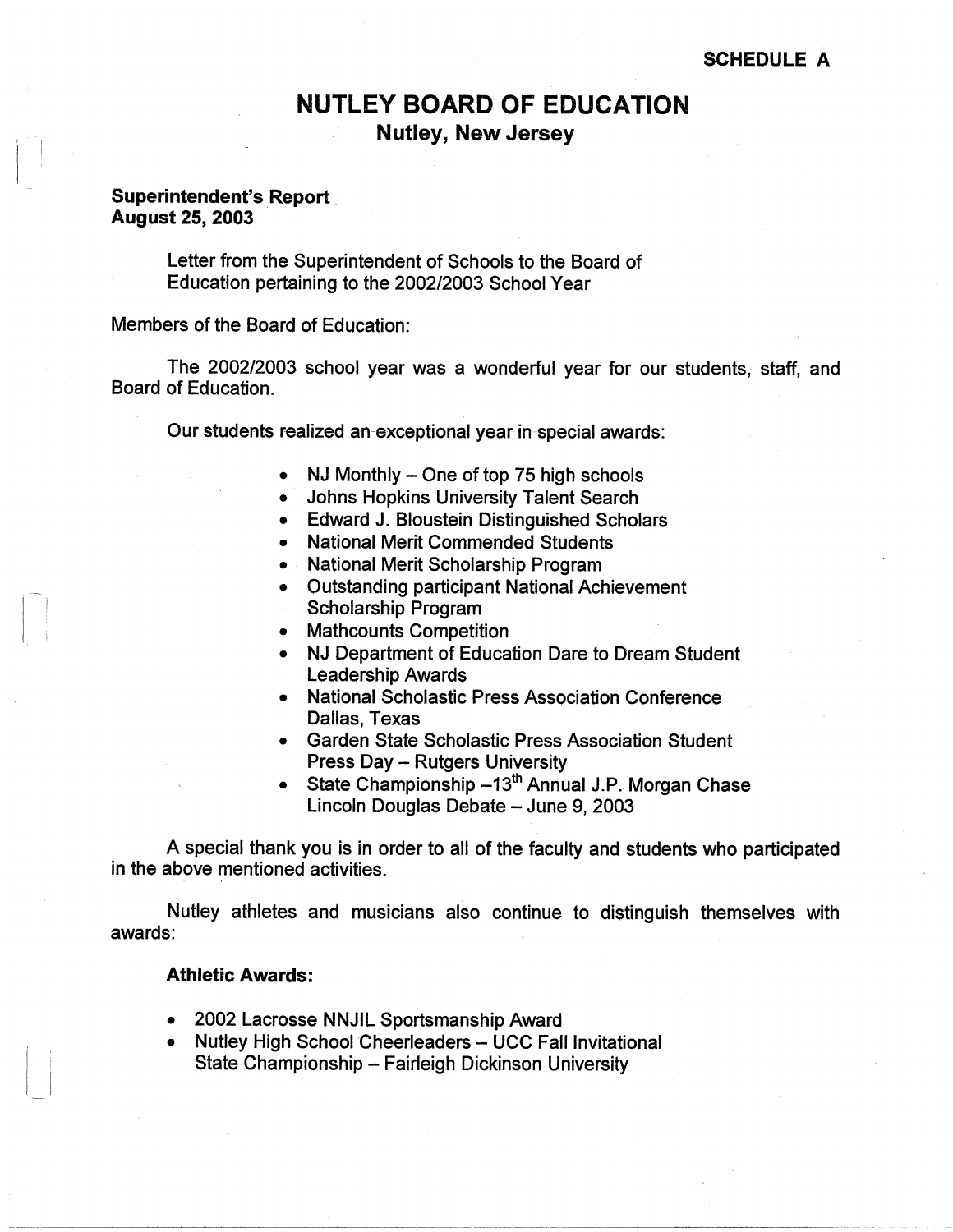### **Music Awards:**

- 2003 NJ All State Band Melissa Coppola - Piano Accompanist
- 2003 NJ All State Wind Ensemble Melissa Coppola - Piano Accompanist
- 2002 NJ All State Chorus Larissa Lovejoy
- 2002 All Eastern Chorus Larissa Lovejoy (best choral students from 14 states)

#### **Music Department Groups that performed at Disney World**

NHS Raider Band NHS Orchestra NHS Octets NHS Choralettes NHS Concert Choir NHS Winter Guard NHS Cheerleaders

NHS was the first school to perform at Disney World with seven groups

Additional positive information pertaining to students proceeding to higher education and the scholarships they received, continues to be revealing and is reflected in the following pages. Please note that 88 percent of students will be going on to higher education and that they have been offered a total of \$2,289,745 in scholarship awards. Our graduates continue to attend a diverse array of quality academic institutions throughout the nation.

Curriculum development occurred in the following areas:

- K-8 Art Curriculum
- Industrial Arts Curriculum
- K-3 Language Arts Literacy Reading Coaches
- 3 & 4 Mathematics Lincoln School teachers
- 9-12 Science Curriculum
- AP Language and Composition Curriculum
- Core Curriculum Content Standards Revisions (Math,LA,Science)
- ESL Curriculum

11 -

- 7-12 Language Arts Basic Skills Curriculum
- K-6 Music Curriculum